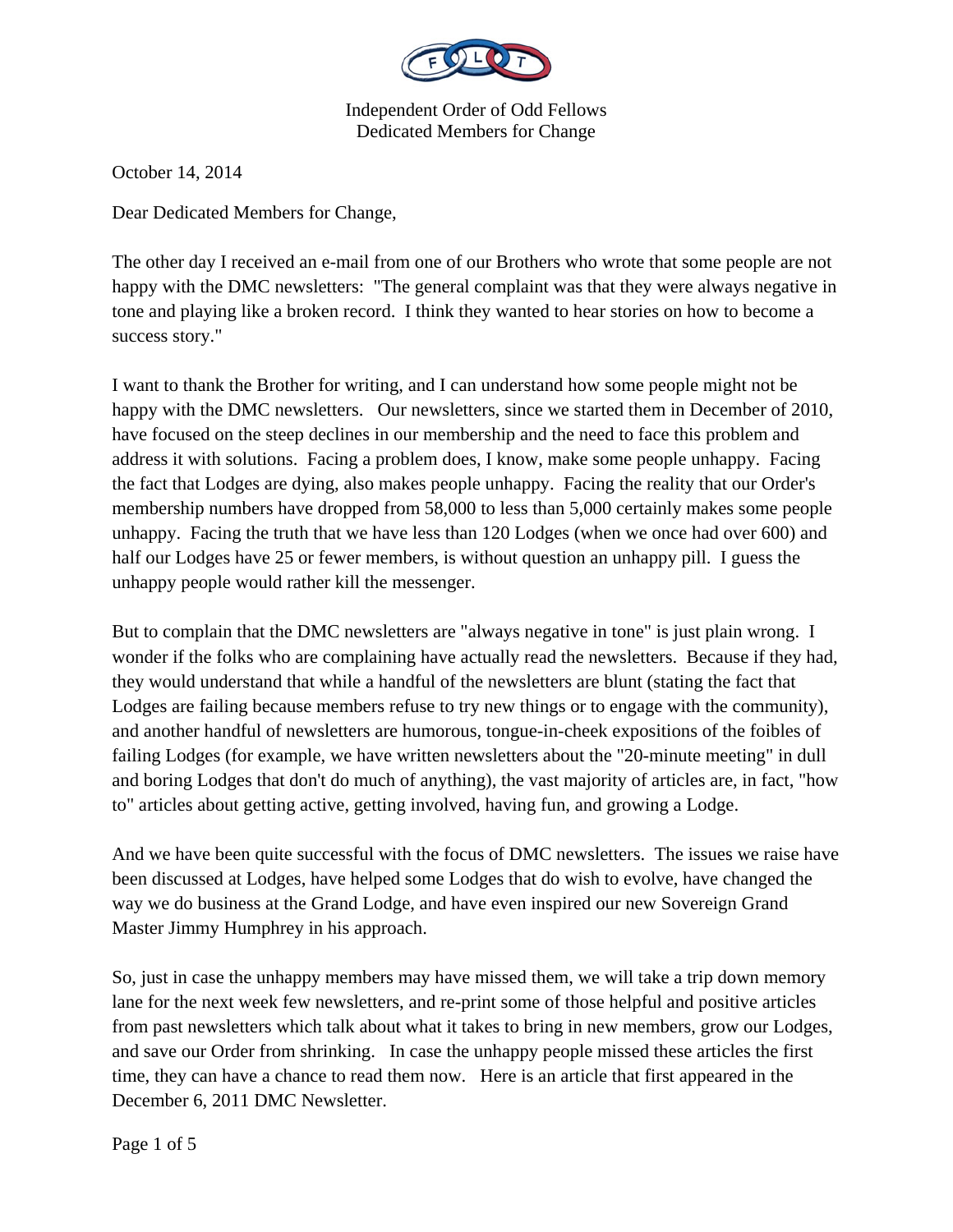

 $F - L - T$ 

Dave Rosenberg Deputy Grand Master

\*\*\*\*\*\*\*\*\*\*\*\*\*\*\*\*\*\*\*\*\*\*\*\*\*\*\*\*\*\*\*\*\*\*\*\*\*\*\*\*\*\*\*\*\*\*\*\*\*\*\*\*\*\*\*\*\*\*\*\*\*\*\*\*\*\*\*\*\*\*\*\*\*\*\*\*\*\*

10 Helpful Hints to Bring New Members into the Order

By Dave Rosenberg, PG #169

December 2011

 Most of you who read this article will have been Odd Fellows longer (perhaps far longer) than I have been. I'm a relatively new member of the Order, having been initiated in March of 2004. So, as I write this article, I've been an Odd Fellow for about seven years. And yet, I am asked, again and again, for advice on how to bring new members into the Order. In response to these many requests, I've been urged to write this article. And, ladies and gentlemen, we absolutely have to recruit new members – Odd Fellowship in California has now dropped 90% in membership since WW II, and we have less than 5,000 dues-paying members. This situation is unsustainable, and – as Lodges diminish in membership - is causing innumerable problems throughout the state.

 I suppose that I'm asked for advice because I have, personally, brought so many new members into Odd Fellowship. Specifically, I've sponsored about 100 new members. In 2009, the Sovereign Grand Lodge recognized me as #2 in the SGL jurisdiction in bringing in new members; and in 2010, SGL recognized me as #1 in the jurisdiction. I am a member of the Grand Lodge's Membership Committee, and I've developed a "Membership Development Workshop" which, by the way, Grand Lodge has available to anyone who wants it, on a DVD. I serve as the Chair of my own Lodge's Membership and Initiation Committee.

 Yet, I do not profess to say how YOU or YOUR Lodge should recruit new members. Frankly, that's up to YOU to determine. What I can do is give you some helpful hints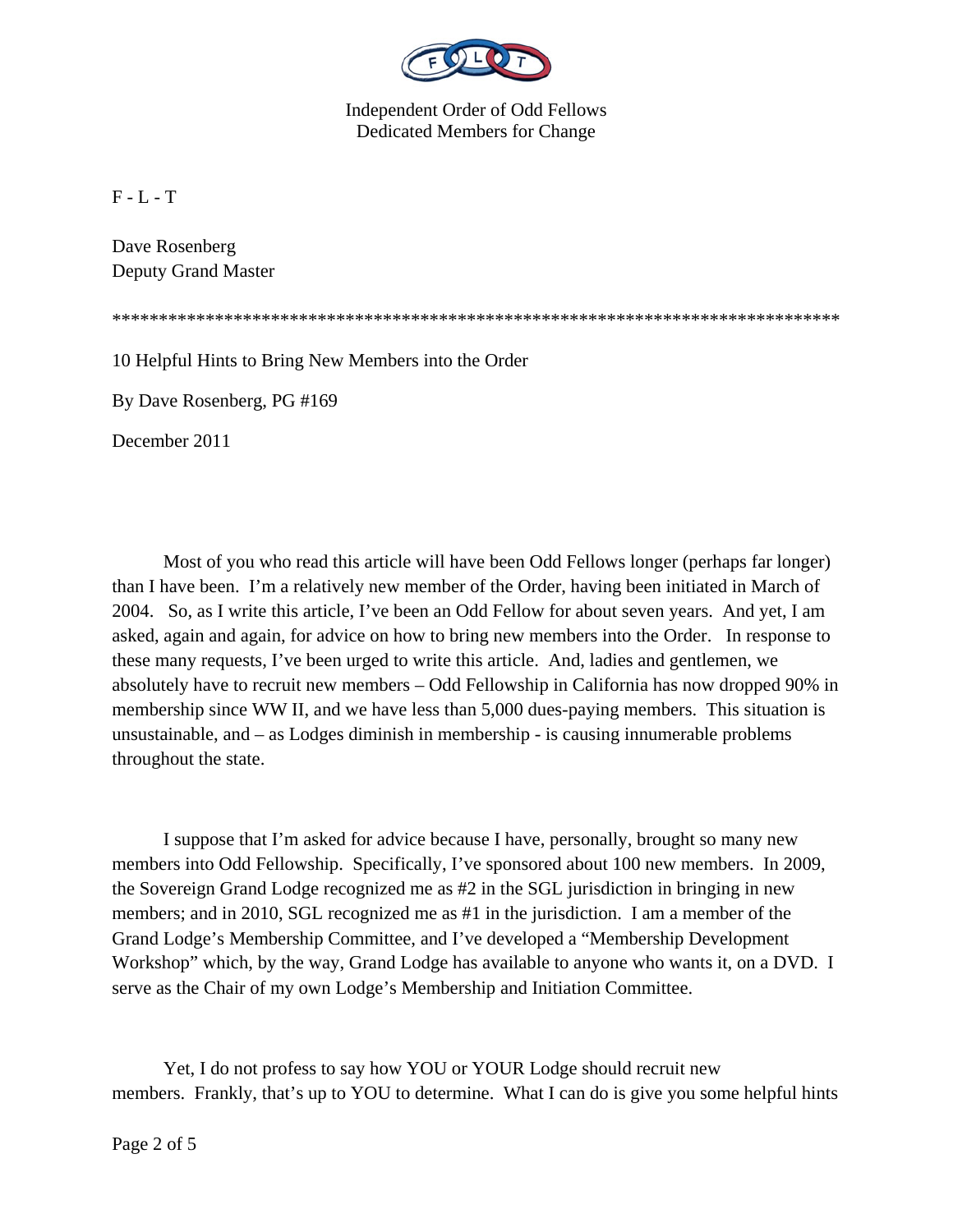

that have worked for me. If those hints happen to make sense to you, or fit your style, or you wish to try them out, then please do! So, without further ado, here's Dave Rosenberg's 10 Helpful Hints to Recruiting New Members into the Order:

 Recruitment on the Brain. The single most effective tool in recruiting new members is to have "recruitment on the brain" at all times. Talking to potential new members is not an occasional thing – it has to be a constant thing. When I meet new folks, I size them up, assess them, get to know them, and often ask them to consider applying for membership to the Lodge. For example, we recently hired a contractor to do some work at our Lodge Hall. After getting to know him, I talked to him about Odd Fellowship, and invited him to apply. He did. And I never give up. I talked to one woman for over five years about joining the Lodge. Recently, she did. I constantly carry application forms in my pocket. You never know when you may need one.

 Functions at the Lodge. One of the absolute best tools for recruitment is to have an active Lodge. Most of the new members I have recruited have first come into contact with the Lodge through Lodge functions. They come to the function, have fun, meet members and are curious about Odd Fellowship. I have recruited dozens of new members who first came in contact with the Lodge through our community events such as "Breakfast with Santa" or who came to the Lodge as a guest of a member during our annual "OddtoberFest" or when we rented a bus to visit wineries in Amador County . Active Lodges create opportunities to recruit.

 Husbands and Wives. I have found that one of the best draws for new members is to make it user-friendly for husbands and wives (or significant others), and also for young parents with children. Very few organizations offer couples the ability to work and play together. Odd Fellowship does. Those Odd Fellows Lodges that restrict membership, or discourage membership of women, have cut off 50% of the population. Those Lodges that fail to recruit young parents have cut themselves off from a large segment of the community.

 Community Support. The regalia, ritual, grips, passwords, and symbols of Odd Fellowship make us unique and distinguish us as a fraternal order. They should and will always be with us. However, virtually no one joins because of that. A full appreciation of the ritual will develop over time. But, frankly, most folks are drawn to IOOF when the Lodge engages in local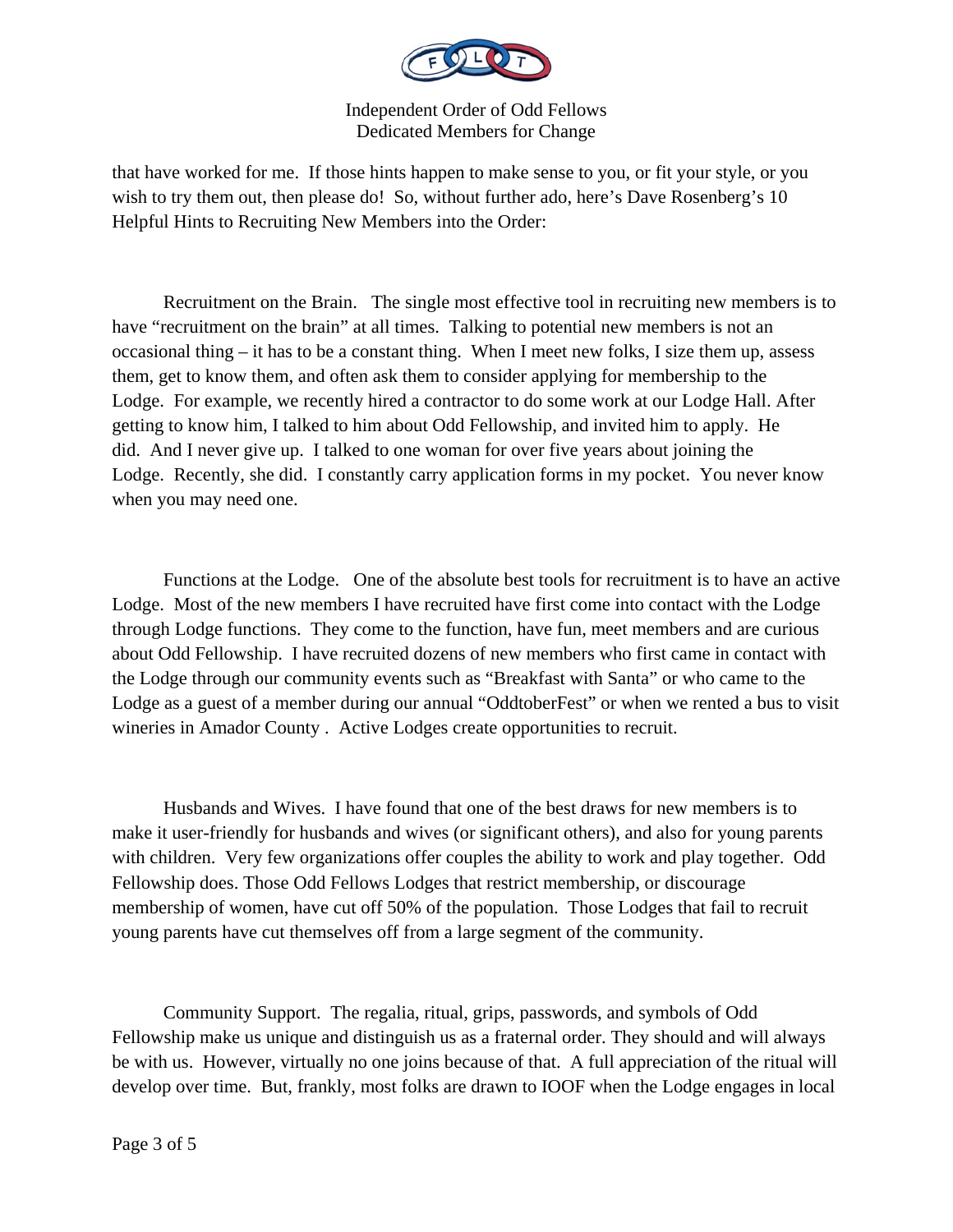

community support. New members want to be part of good works in the community – whether it's feeding hungry people, or working with people with developmental disabilities, or planting trees. When a Lodge engages in active community support activities, that Lodge opens a gateway to recruitment.

 Good Fellowship. The other draw for potential new members is good fellowship activities within the Lodge. People today seek a social network and a fun place to enjoy activities with others. When Lodges have a full slate of social activities, recruitment of new members is dramatically enhanced. My Lodge, for example, hosts music events, good fellowship "Lodge Nights", an "OddtoberFest", a Halloween Party, and numerous other social events for members and potential new members. Let's not forget that Odd Fellowship was started in Old England in pubs.

 Social Meetings. Social meetings are not prohibited by the Code of Odd Fellowship, and in fact, are encouraged by Grand Lodge. What's a social meeting? It is simply a meeting of the Lodge where no regalia are worn, no ritual is employed, and no secret signs, grips or passwords are used. Lodges that engage in social meetings have another huge technique available to them for recruitment. Potential new members can attend, can see what the Lodge is up to, and can meet members.

 Don't Make it Easy. There are Lodges that are so desperate for new members that when they get one, they immediately rush into an initiation. And then, once initiated, that new member is plunged into a formal, ritual meeting, and often the Lodge never sees him/her again. In my Lodge, the process of joining (we call it the "pledge period") takes at least 5-6 months, the applicants (we call them "pledges") have a number of requirements to accomplish before the interviewing committee and membership even vote on them. This makes the goal of membership a valuable goal for them – plus it gives them a chance to meet the members and for the members to meet them – to determine if Odd Fellowship is the right fit.

 Diversity. The strength of America is its diversity. That should be the strength of Odd Fellowship, as well. When I recruit new members, I am looking for diversity in age, ethnicity, employment and gender. I want the Lodge to look like my community. It's particularly important to bring in new members in their 20's and 30's. They are the next generation of Odd